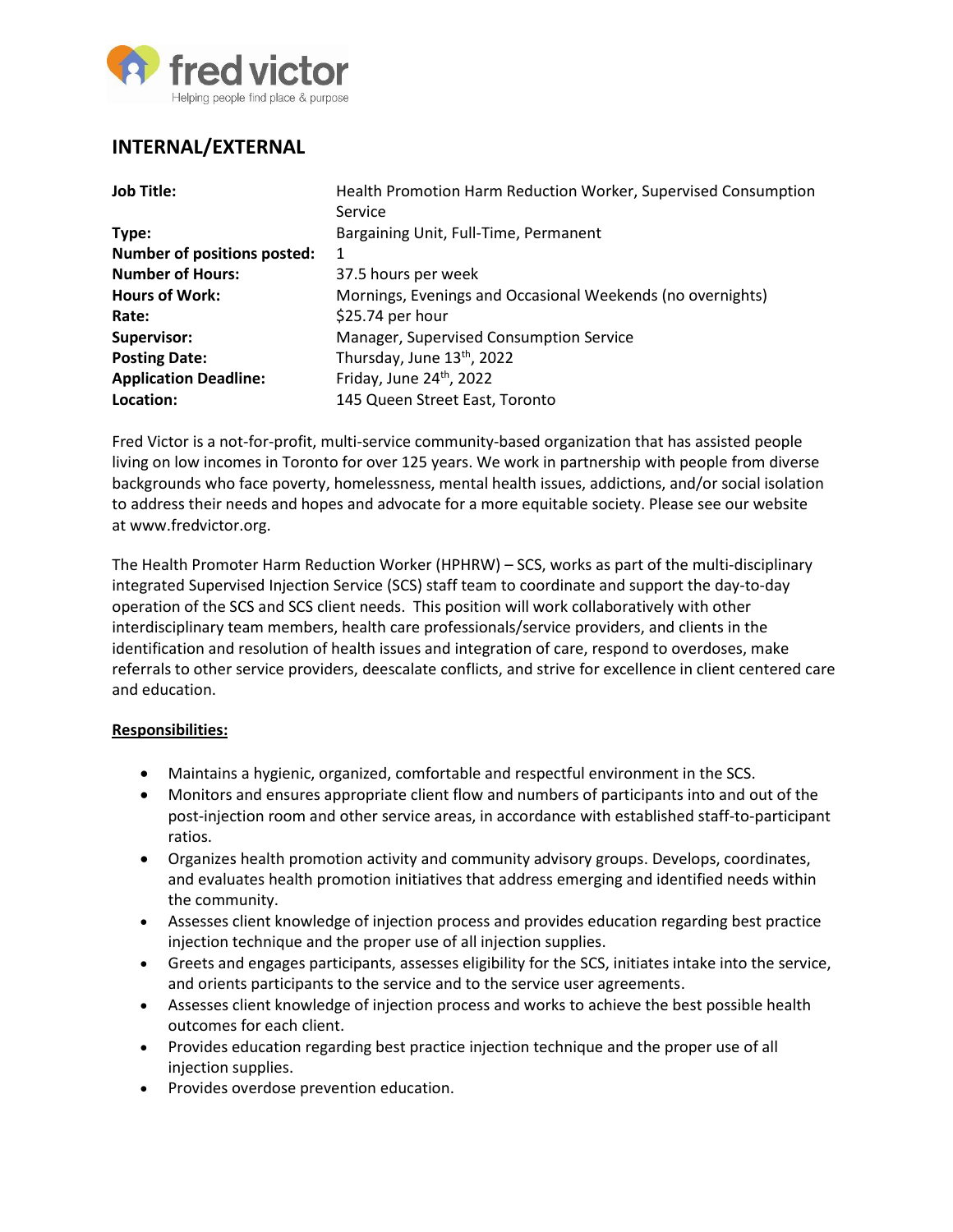- Supervises SCS clients, who may present with a variety of acute and chronic illnesses/diseases, to administer their own injections.
- Promotes the voice of people using the service to be involved in the ongoing development, decision making and evaluation of the program.
- De-escalates conflicts with or among participants, according to established protocols.
- Promotes a restorative justice approach to managing behaviours and resolving conflicts. Collaborate with users of service, in the creation of creative support strategies to address disruptive behaviour in the space.
- Maintains a clean working environment; sanitizes injection booths as needed.
- Provides harm reduction materials and information to clients and ensures disposal of used equipment in accordance with established protocols.
- Assists with response and management of overdose events.
- Follows established documentation protocols and maintains clear, accurate and timely written documentation in accordance with established SCS procedures and policies, the MOH, Health Canada, and FV; prepares/maintains statistical data, correspondence reports and other documentation, as required.
- Helps to ensure operations of the SCS comply with all exemption requirements and guidelines.
- Preserves confidentiality and seeks to minimize risk.
- Contributes to FV's activities to collect, analyze and report on data, participates in research as applicable.
- Other duties as required.

# **Qualifications:**

- Degree/Colleague Diploma in a relevant discipline or significant related experience.
- Knowledge of drug use, specifically injection drug use, through a combination of lived experience, work experience, and/or education/training.
- At least 3 years of experience working in a harm reduction program and knowledge of harm reduction strategies.
- Strong oral and written communication skills, with ability to actively and accurately listen.
- Well-developed interpersonal skills; open, non-judgmental, and willing to learn.
- Experience and willingness to give and receive constructive feedback.
- Ability to work both independently and collaboratively with others.
- Ability to de-escalate conflicts, and confidence in asserting and maintaining strong boundaries.
- Experience with overdose prevention and overdose response.
- Lived experience of homelessness or street-involvement considered an asset.
- Experience intervening in overdoses and/or training, including Naloxone administration, considered an asset.
- Knowledge of community services and resources, and good advocacy skills.
- Proficient with computer technology and various software applications.
- Demonstrated display of sensitivity to others.
- Experience working with people who reflect our priority client population people living in poverty, racialized populations, Indigenous peoples, people who engage in sex work, prisoners/ex-prisoners, people with mental health challenges, and people who have experienced trauma, considered an asset.
- Respect for and valuing of the diversity of communities and individuals.
- Must be able to work flexible hours including evenings and weekends.